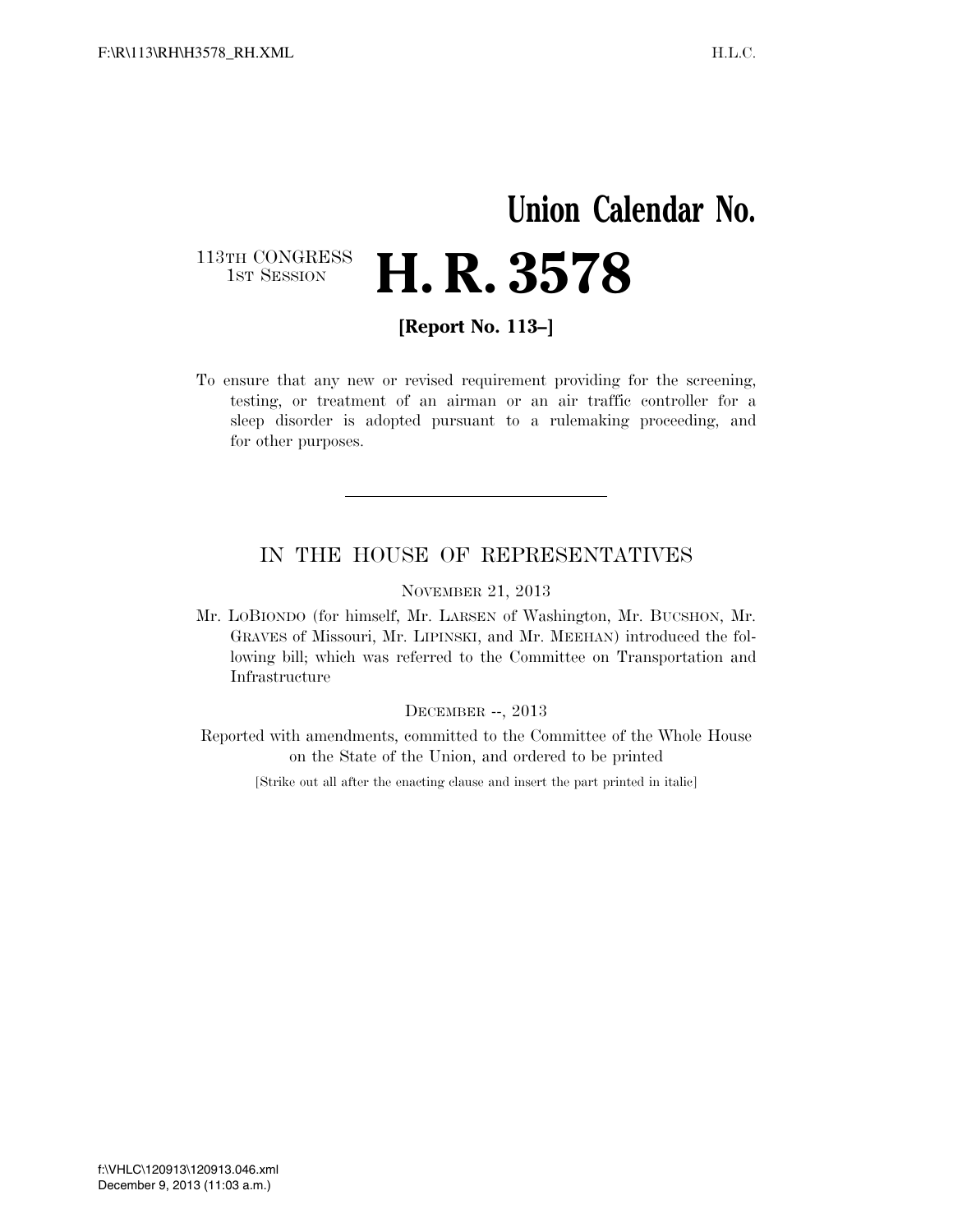## **A BILL**

To ensure that any new or revised requirement providing for the screening, testing, or treatment of an airman or an air traffic controller for a sleep disorder is adopted pursuant to a rulemaking proceeding, and for other purposes.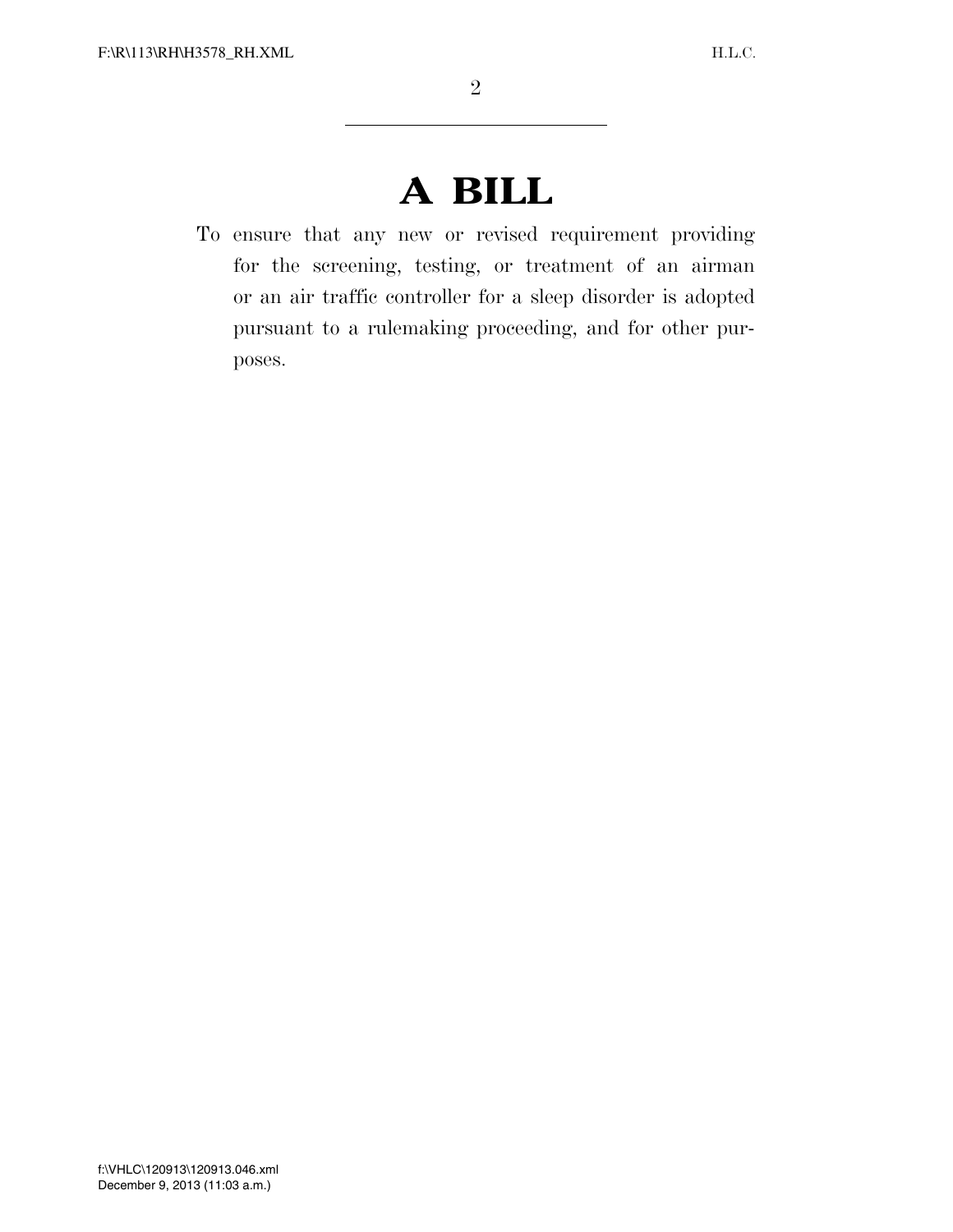*Be it enacted by the Senate and House of Representa- tives of the United States of America in Congress assembled,* **SECTION 1. MEDICAL CERTIFICATION REQUIREMENTS FOR AIRMEN AND AIR TRAFFIC CONTROLLERS RELATING TO SLEEP DISORDERS.**   $6 \quad$   $(a)$  In GENERAL.—The Secretary of Transportation may implement or enforce a requirement providing for the screening, testing, or treatment (including consideration of all possible treatment alternatives) of an airman or an air traffic controller for a sleep disorder only if the re- quirement is adopted pursuant to a rulemaking pro-12 eeeding. (b) APPLICABILITY.—Subsection (a) shall not apply to a requirement that was in force before November 1, 2013. (c) DEFINITIONS.—In this section, the following defi- nitions apply: 18 (1) AIRMAN.—The term "airman" has the 19 meaning given that term in section  $40102(a)$  of title 49, United States Code. (2) AIR TRAFFIC CONTROLLER.—The term ''air traffic controller'' means a civilian employee of the Department of Transportation described in section 2109 of title 5, United States Code.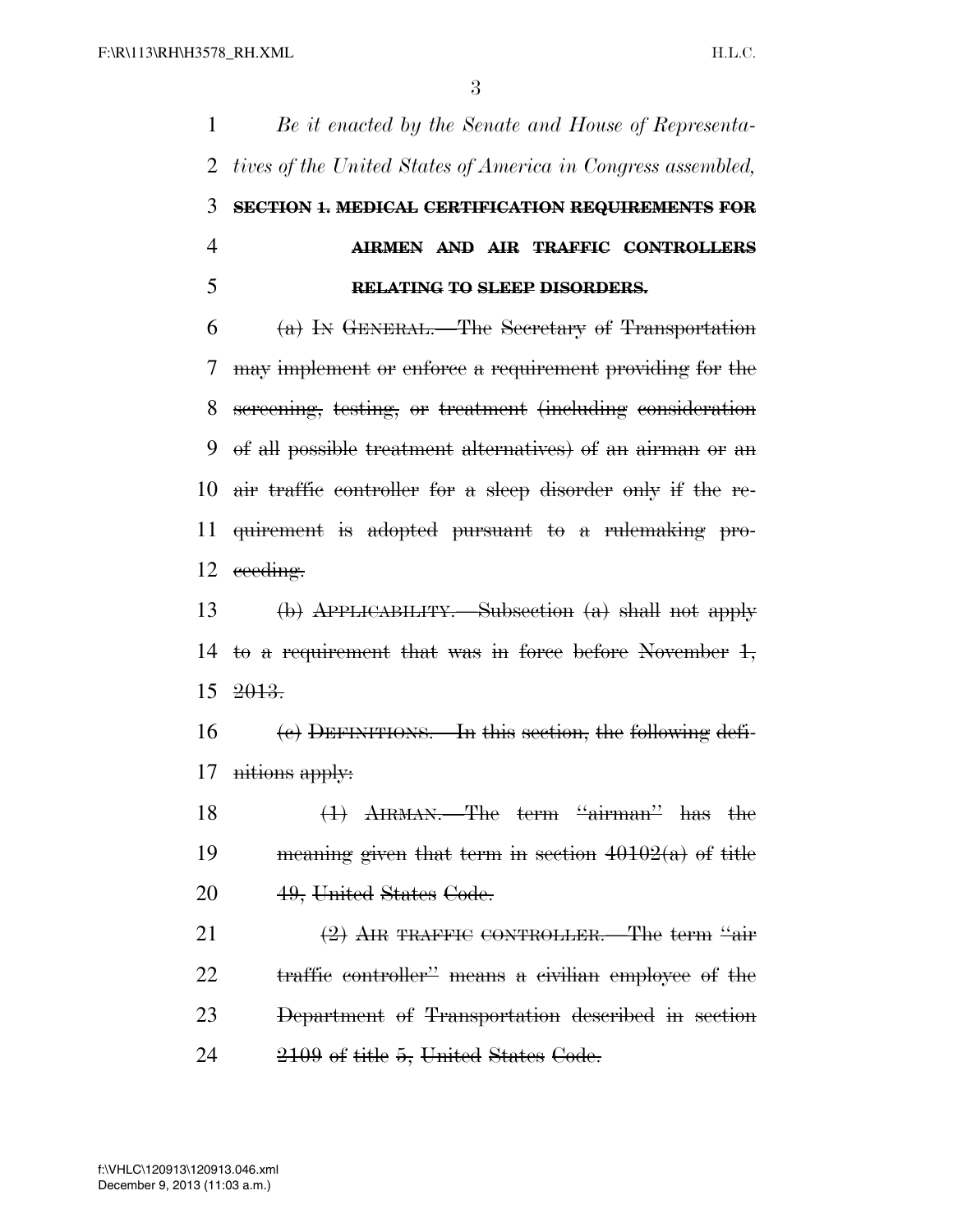| 1              | $(3)$ SLEEP DISORDER.—The term "sleep dis-                    |
|----------------|---------------------------------------------------------------|
| 2              | order" includes obstructive sleep apnea.                      |
| 3              | SECTION 1. MEDICAL CERTIFICATION REQUIREMENTS FOR             |
| $\overline{4}$ | AIRMEN AND AIR TRAFFIC CONTROLLERS RE-                        |
| 5              | <b>LATING TO SLEEP DISORDERS.</b>                             |
| 6              | (a) IN GENERAL.—The Secretary of Transportation               |
| 7              | may, consistent with accepted medical standards and prac-     |
| 8              | tices, implement or enforce a requirement providing for the   |
| 9              | screening, testing, or treatment (including consideration of  |
| 10             | all possible treatment alternatives) of an airman or an air   |
| 11             | traffic controller for a sleep disorder—                      |
| 12             | $(1)$ in the case of an airman, only if the require-          |
| 13             | ment is adopted pursuant to a rulemaking pro-                 |
| 14             | ceeding; and                                                  |
| 15             | $(2)$ in the case of an air traffic controller, only          |
| 16             | <i>if the Federal Aviation Administration meets its obli-</i> |
| 17             | gations pursuant to chapter 71 of title 5, United             |
| 18             | States Code.                                                  |
| 19             | (b) $APPLICABILITY$ —Subsection (a) shall not apply to        |
| 20             | a requirement that was in force before November 1, 2013.      |
| 21             | (c) DEFINITIONS.—In this section, the following defi-         |
| 22             | <i>nitions apply:</i>                                         |
| 23             | $(1)$ AIRMAN.—The term "airman" has the mean-                 |
| 24             | ing given that term in section $40102(a)$ of title 49,        |
| 25             | United States Code.                                           |